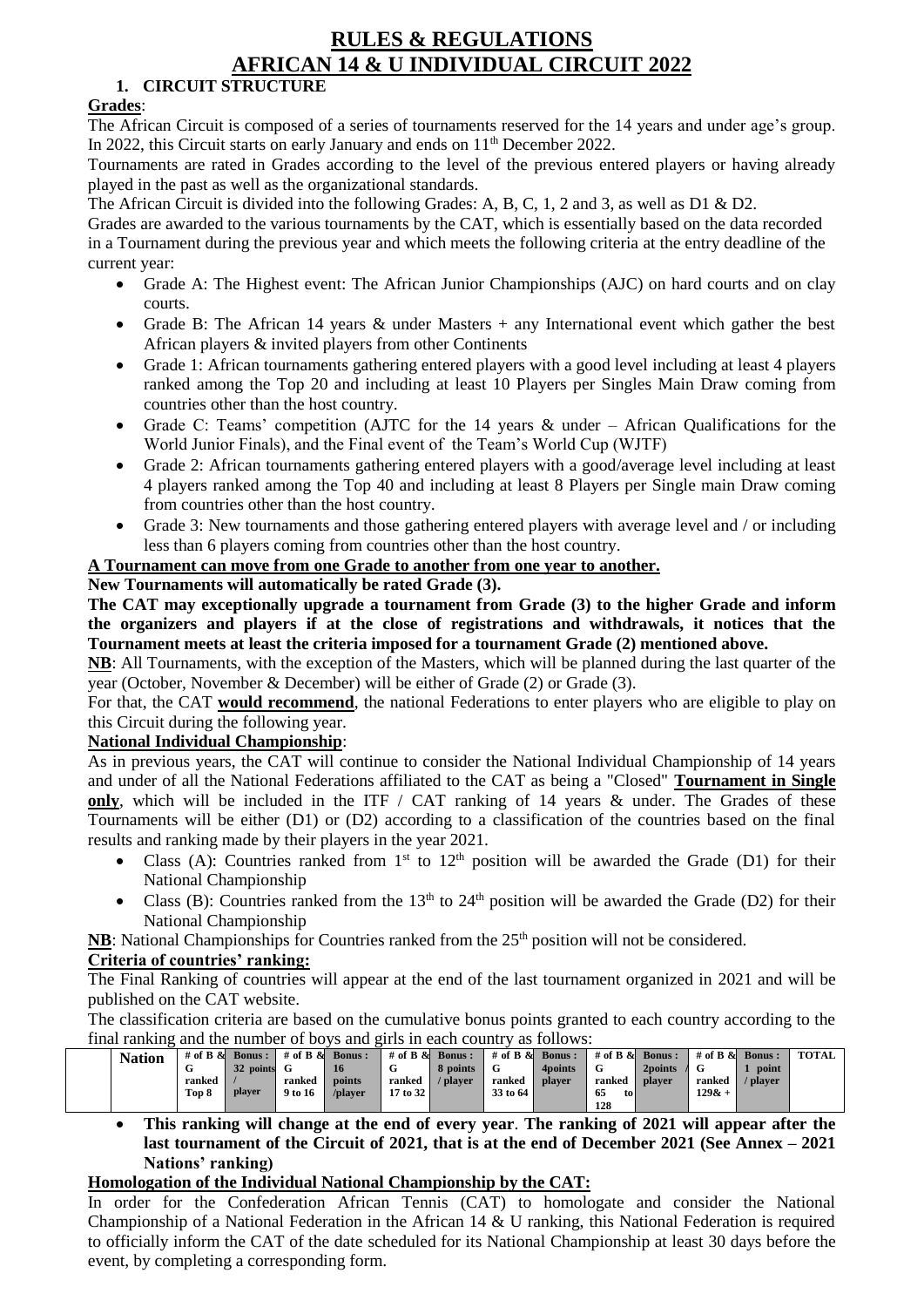It is important to note that during these Championships the Feed-in system in Singles **is not required** (see below the system of points' allocation). Points allocated only on the Single Draw starting on the quarterfinals.

**NB**: The points that will be allocated to a local player who has participated in the National Championship approved by the CAT remain valid **for a maximum duration of 52 weeks**. The points obtained by a player at the National Championships of 2021 will replace those obtained by that player at the Championships of the preceding year (2021).

### **Player requirements and age eligibility**

In entering, signing-in and/or playing in an ITF/CAT African Junior Circuit event, the players agrees to be aware of and to abide by the Rules of Tennis as approved by the International Tennis Federation (ITF), the ITF Code of Conduct and the Regulations of the African circuit.

## **2. AGE RESTRICTIONS AND ELIGIBILITY**

**14 & Under**: Players are allowed to play in a 14 & Under event from the year they turn 11 years of age, and have reached their 11<sup>th</sup> birthday on or before the start of the Singles Main Draw and those who have not reached the age of 15 on 31<sup>st</sup> December the year in which the competitions are played.

That means that for 2022, players who are born between  $1<sup>st</sup>$  January 2008 and  $31<sup>st</sup>$  December 2011 (and have reached the age of 11). i.e.:

| Year | Date of Birth                                                                                                         |
|------|-----------------------------------------------------------------------------------------------------------------------|
| 2022 | Born between 1 <sup>st</sup> January 2008 & 31 <sup>st</sup> December 2011 – having effectively reached 11 years old. |
| 2023 | Born between 1 <sup>st</sup> January 2009 & 31 <sup>st</sup> December 2012 – having effectively reached 11 years old  |
| 2024 | Born between 1 <sup>st</sup> January 2010 & 31 <sup>st</sup> December 2013 – having effectively reached 11 years old. |

## **3. REGULATION**

- a) All African 14 & U tournaments of the ITF/CAT Junior Circuit shall have a feed-in system in all singles draws.
- b) All African 14 & U tournaments main draw will have a maximum of 32 players (apart from some International Tournaments, which the main draw might have up to 48 players).
- c) The general rules of this competition must be in accordance with the ITF Junior competition rules as well as its Code of Conduct.
- d) In submitting an application to organize a tournament of this circuit, the National Association automatically undertakes to abide by and fulfill all its obligations under the above Regulations.
- e) In submitting an entry in one of the tournaments of the Circuits, a player also undertakes to abide by and be bound by the above Regulations.

## **4. RANKING**

## **14 & Under Age category:**

## a) **Tournaments ranking's System**

Players will earn a combined ranking of Singles and Doubles points, like the ITF Juniors tournaments.

#### b) **Players' Ranking**

A ranking of the players shall be compiled on the basis of points earned in their **best five (5) individual singles and doubles results**.

The player's Ranking is established on a rollover basis by taking into consideration the results of the last 52 weeks.

The players' ranking will be used for seeding purposes in a given tournament. The CAT Office will publish regularly the rankings on its website and the Organizers are responsible for obtaining the required rankings.

Non African players participating in tournaments of the African 14 & U Circuit shall earn points and will be ranked accordingly.

## **Method of Ranking**

**Allocation of Points:** 

## **Point Table: Individual Tournaments for 14 & Under:**

## **Grade A:** *African 14 & U Junior Championships*:

**Singles:**

 $1^{st} - 2000$ ;  $2^{nd} - 1200$ ;  $3^{rd} - 720$ ;  $4^{th} - 580$ ;  $5^{th} - 440$ ;  $6^{th} - 390$ ;  $7^{eme} - 350$ ;  $8^{th} - 320$ ;  $9^{th} - 220$ ;  $10^{th}$  $-200$ ;  $11^{\text{th}} - 180$ ;  $12^{\text{th}} - 160$ ;  $13^{\text{th}} - 140$ ;  $14^{\text{th}} - 120$ ;  $15^{\text{th}} - 100$ ;  $16^{\text{th}} - 90$ ;  $17^{\text{th}} - 60$ ;  $18^{\text{th}} - 55$ ;  $19^{\text{th}}$  $-50$ ;  $20^{th} - 45$ ;  $21^{st} - 40$ ;  $22^{eme} - 35$ ;  $23^{rd} - 30$ ;  $24^{th} - 25$ ;  $25^{th} - 20$ ;  $26^{th} - 18$ ;  $27^{th} - 15$ ;  $28^{th} - 12$ ;  $29^{\text{th}} - 10$ ;  $30^{\text{th}} - 7$ ;  $31^{\text{st}} - 5$ ;  $32^{\text{nd}} - 0$ 

## **Doubles:**

Winner: 1000 – Runner up: 600 - ½ Finalists: 320 - ¼ Finalists: 200 – (For each player)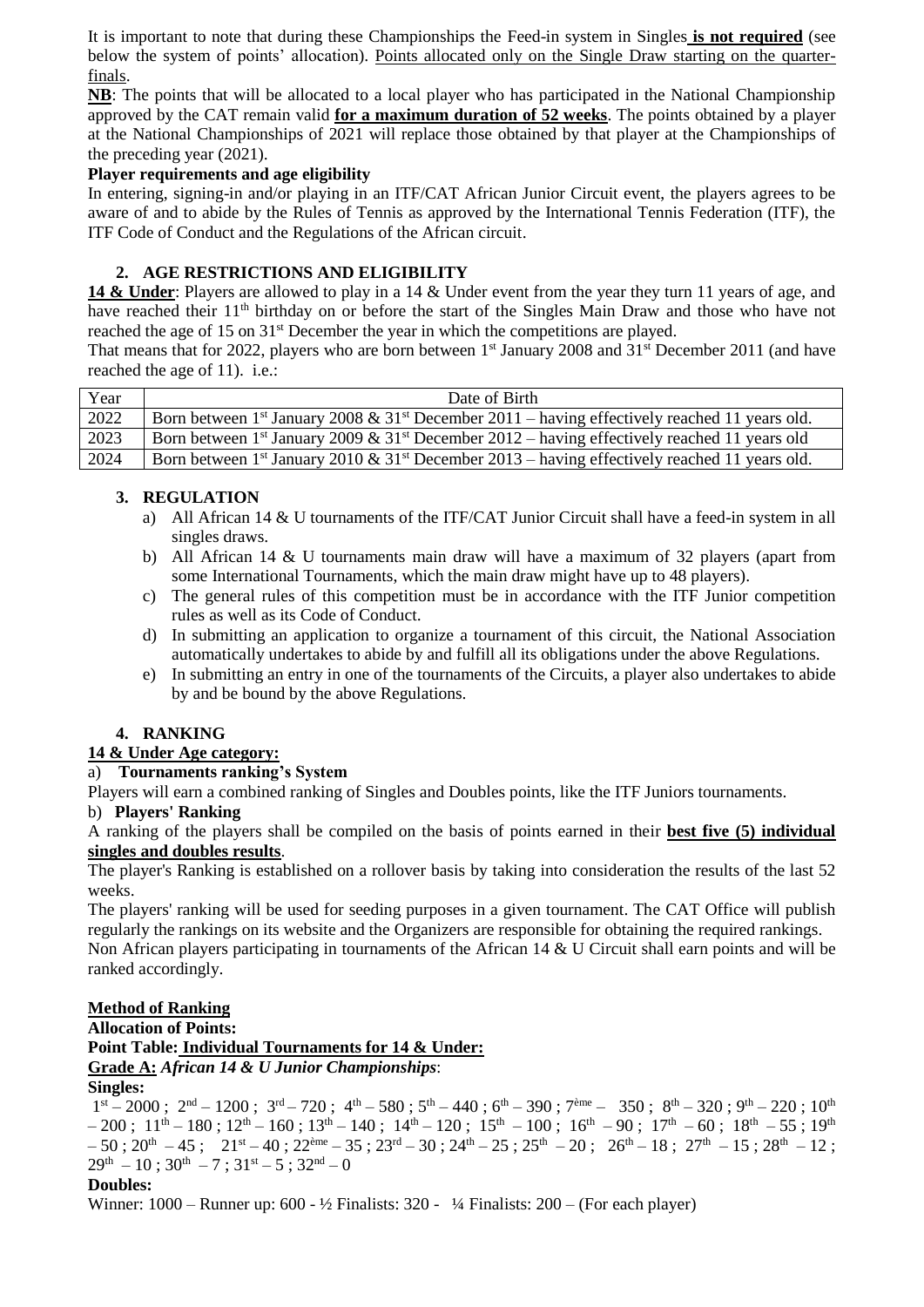#### **Grade B: 14 & U Masters & any other International Tournament gathering invited players from other regions Singles**:

 $1<sup>st</sup> - 1500$ ;  $2<sup>nd</sup> - 800$ ;  $3<sup>rd</sup> - 540$ ;  $4<sup>th</sup> - 440$ ;  $5<sup>th</sup> - 350$ ;  $6<sup>th</sup> - 300$ ;  $7<sup>th</sup> - 270$ ;  $8<sup>th</sup> - 240$ ;  $9<sup>th</sup> - 160$ ;  $10<sup>th</sup> - 140$ ;  $11<sup>th</sup>$  $-120$ ;  $12$ <sup>th</sup>  $-100$ ;  $13$ <sup>th</sup>  $-90$ ;  $14$ <sup>th</sup>  $-80$ ;  $15$ <sup>th</sup>  $-70$ ;  $16$ <sup>th</sup>  $-60$ ;  $17$ <sup>th</sup>  $-40$ ;  $18$ <sup>th</sup>  $-35$ ;  $19$ <sup>th</sup>  $-30$ ;  $20$ <sup>th</sup>  $-25$ ;  $21$ <sup>st</sup>  $22; 22^{nd} - 20; 23^{rd} - 18$   $24^{th} - 15; 25^{th} - 12; 26^{th} - 10; 27^{th} - 7; 28^{th} - 5; 29^{th} - 3; 30^{th} - 2; 31^{st} - 1; 32^{nd} - 0$ 

## **Doubles:**

Winner: 760; Runner up: 460; ½ Finalists: 260; ¼ Finalists: 160 (For each player)

#### *African Masters 14 & Under Masters:*

 $1<sup>st</sup>$ : 1500 ;  $2<sup>nd</sup>$  : 800;  $3<sup>rd</sup>$ :540;  $4<sup>th</sup>$ : 440;  $5<sup>th</sup>$ : 350;  $6<sup>th</sup>$ : 300;  $7<sup>th</sup>$ : 270;  $8<sup>th</sup>$ : 240.

## **Grade 1:**

**Singles:**

 $1<sup>st</sup> - 1000$ ;  $2<sup>nd</sup> - 600$ ;  $3<sup>rd</sup> - 360$ ;  $4<sup>th</sup> - 290$ ;  $5<sup>th</sup> - 220$ ;  $6<sup>th</sup> - 200$ ;  $7<sup>th</sup> - 180$ ;  $8<sup>th</sup> - 160$ ;  $9<sup>th</sup> - 120$ ;  $10<sup>th</sup> - 110$ ;  $11<sup>th</sup>$   $- 100$ ;  $12<sup>th</sup>$   $- 90$ ;  $13<sup>th</sup>$   $- 80$ ;  $14<sup>th</sup>$   $- 70$ ;  $15<sup>eme</sup>$   $- 60$ ;  $16<sup>th</sup>$   $- 50$ ;  $17<sup>th</sup>$   $- 30$ ;  $18<sup>th</sup>$   $- 25$ ;  $19<sup>th</sup>$   $- 20$ ;  $20<sup>th</sup>$   $- 17$ ;  $21<sup>st</sup>$   $- 17$ 15;  $22^{nd} - 12$ ;  $23^{rd} - 11$   $24^{th} - 10$ ;  $25^{th} - 7$ ;  $26^{th} - 6$ ;  $27^{th} - 5$ ;  $28^{th} - 4$ ;  $29^{th} - 3$ ;  $30^{th} - 2$ ;  $31^{st} - 1$ ;  $32^{nd} - 0$ .

### **Doubles**

Winner: 520; Runner up: 300; ½ Finalists: 180; ¼ Finalists: 80 (For each player) **Grade 2:** *including the African 14 and under Zone's Championships*

### **Singles:**

 $1^{\text{st}}$  - 500;  $2^{\text{nd}}$  - 300;  $3^{\text{rd}}$  - 180;  $4^{\text{th}}$  - 150;  $5^{\text{th}}$  - 110;  $6^{\text{th}}$  - 100;  $7^{\text{th}}$  - 90;  $8^{\text{th}}$  - 80;  $9^{\text{th}}$  - 60;  $10^{\text{th}}$  - 50;  $11^{th} - 45$ ;  $12^{th} - 40$ ;  $13^{th} - 35$ ;  $14^{th} - 30$ ;  $15^{th} - 25$ ;  $16^{th} - 20$ ;  $17^{th} - 13$ ;  $18^{th} - 12$ ;  $19^{th} - 11$ ;  $20^{th} - 10$ ;  $21^{\text{ème}} - 9$ ;  $22^{\text{ème}} - 8$ ;  $23^{\text{rd}} - 7$ ;  $24^{\text{th}} - 6$ ;  $25^{\text{th}} - 5$ ;  $26^{\text{th}} - 4$ ;  $27^{\text{th}} - 3$ ;  $28^{\text{th}} - 2$ ;  $29^{\text{th}}$  to  $31^{\text{st}} - 1$ ;  $32^{\text{nd}} - 0$ .

### **Doubles**

Winner – 280; Runner up – 160;  $\frac{1}{2}$  finalists – 80 per player;  $\frac{1}{4}$  Finalists – 40 per player

# **Grade 3:**

#### **Single:**

 $1^{st}$  -300;  $2^{nd}$  - 200;  $3^{rd}$  -120;  $4^{th}$  - 100;  $5^{th}$  - 75;  $6^{th}$  - 65;  $7^{th}$  - 55;  $8^{th}$  - 45;  $9^{th}$  - 30;  $10^{th}$  - 25;  $11^{th}$  – 20;  $12^{th}$  – 18;  $13^{th}$  – 15;  $14^{th}$  – 12;  $15^{th}$  – 10;  $16^{th}$  – 8; from  $17^{th}$  to  $19^{th}$  – 5; from  $20^{th}$  to  $22^{nd}$  – 4; from 23<sup>rd</sup> to 25<sup>th</sup> – 3 ; 26<sup>th</sup> to 28<sup>th</sup> – 2 ; from 29<sup>th</sup> to 31<sup>st</sup> – 1; 32<sup>nd</sup> – 0.

## **Doubles**

Winner – 140; Runner up – 92;  $\frac{1}{2}$  finalists – 44;  $\frac{1}{4}$  Finalists – 24 (For each player)

**Grade C:** Players selected by their national associations to take part in the Final event of the African Junior Team's Championships (AJTC), a qualifying event to the 14 & U world championship of the current year will benefit of points counting in the 14 and under African ranking. The AJTC would be then considered as an event of ITF/CAT junior circuit.

Points allocated to players in case of victory only:

- a) Victories in singles during pool matches:
- players n° 1 : 250 points per match
- players n° 2 : 150 points per match
- b) Victories in doubles during pool matches:
- 100 points per match and per player

Players selected by their national federations to take part at the World Junior Team Final for 14 years & under (WJTF) of the current year will benefit from points counting towards the 14 &U African rankings. The WJTF would therefore be considered as an event of the ITF/CAT junior circuit.

Points allocated to players in case of victory only:

- a) Victories in singles during pool matches:
- player n° 1:300 points per match
- player n° 2 : 200 points per match
- b) Victories in doubles during pool matches:
- 100 points per match and per player

## **Closed National Tournaments**:

The Feed-in system in singles is not required.

#### **Grade D1:**

## **National Championship of the countries of Class (A):**

Winner: 200 points; Finalist: 120 points; ½ Finalists: 60 points each; ¼ Finalists: 30 points each. **Grade D2:**

#### **National Championship of countries of Class (B):**

Winner: 150 points; Finalist: 90 points; ½ Finalists: 45 points each; ¼ Finalists: 20 points each.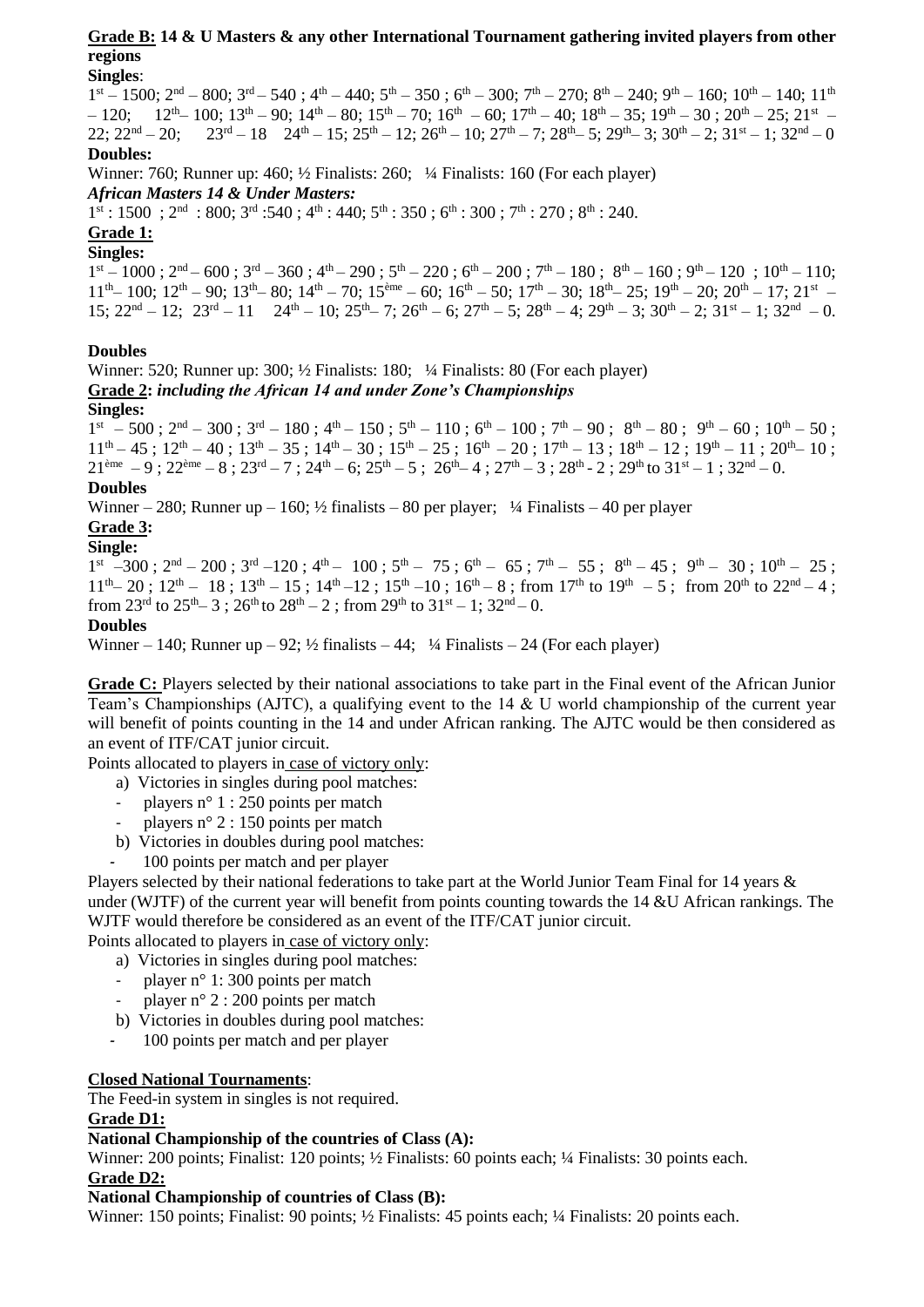# **Other Tournaments:**

## **Tennis Europe 14&U Circuit:**

The African players selected by the ITF/CAT or by the National Associations to take part in tournaments organized in European countries and managed by Tennis Europe can earn points of the Circuit based on the following scale:

a) Tennis Europe Category 1 tournaments: points earned in the African tournaments of Grade B

b) Tennis Europe Category 2 tournaments: points earned in the African tournaments of Grade 1

c) Tennis Europe Category 3 tournaments: points earned in the African tournaments of Grade 2

In order to facilitate the task of CAT in the procedure of the points' allocation to players who participate in Tennis Europe Tournaments, the concerned players and / or their National Federations have to send to the CAT all the results obtained in the Tennis Europe Tournaments in which they took part at the latest 30 days after their end in order to be considered by the CAT, by completing an official form (see Annex).

\* The points obtained in tournaments organized by Tennis Europe may only be awarded to players who have participated in at least two (2) events on the ITF / CAT 14  $\&$  U circuit during the current year

## **5. SCORING**

## **Singles:**

Apart from the singles matches of the Individual African Championships 14 and under as well as those of the Masters which are played in the best of three sets with application of the tie-break in all sets, all Main Draw singles matches will be played best of two sets with application of tie-break in all sets. A match Tie-Break (Super Tie-Break) will be used as a decisive set. For all ranking matches, short sets shall be used.

Short Sets: In the event of weather problems, the tournament committee will decide when to use the short sets, even in the MD singles matches

## **Doubles:**

All doubles match will be played of best of 2 sets with no ad and with the application of a tie break of 6 games all. A match tie-break (super tie-break) will be used as a decisive set.

## **The ITF Junior World Ranking code of conduct will be used.**

**Singles events:** A draw of 32 players with 8 seeded players, the single draw will be conducted on a feed-in system to ensure that each player plays one single match per day and eventually two single matches if necessary, which will allow ranking the players at the end of tournament.

**Doubles event:** The doubles events will be run on a knock-out basis.

## **6. SINGLES ENTRY AND SELECTION PROCEDURES**

## **Entry procedures and Entry Deadline – ITF/CAT African Junior Circuit:**

The African Junior Circuit, except for the African Junior Championships (AJC), and African Masters are open for players from all countries affiliated to the CAT & the ITF.

## **Player ID:**

Since September 2019, the CAT introduced an online registration and withdrawal system for all ITF / CAT Tournaments of the 14 and Under Circuit, with the exception of the competitions mentioned above.

Online registration / withdrawal requires that each player has an Identifier, which will be applied by CAT and obtained by the players starting on early 2020, for an annual fee of creation and renewal as for the ITF Junior Circuit Tournaments (IPIN).

Further details on how to obtain the Player ID Account can be found on the CAT website.

### *On the other hand, each National Federation will be in possession of an account from the CAT allowing it to control the registrations of its players at the tournaments*.

## **Online Registration and withdrawal:**

All registrations and withdrawals at African 14 and Under Circuit Tournaments must be submitted online through the Player ID Online System.

A player may register in one (1) but not more than two (2) African 14 and Under Circuit tournaments scheduled during the same week, and must indicate a priority at the time of entry. If no priority is indicated, the CAT will assign a priority. A player cannot register in a 14 and under tournament of the African 14 & U Circuit if he/she is registered and committed in another tournament during this period.

## **Entry Deadline**:

For all tournaments of the 14 and under African Circuit, all entries are submitted to the rules and conditions of entry to the tournament which is 15 days prior to the start of the tournament.

## **Withdrawal, No Show/Defaults & suspension of points:**

Any withdrawal must be made at the latest 7 days prior to the start of the tournament.

All withdrawals must be submitted online through the Player Identifier (even after the withdrawal deadline) A player wishing to withdraw after the withdrawal deadline must send an email to the Referee of the tournament and copying CAT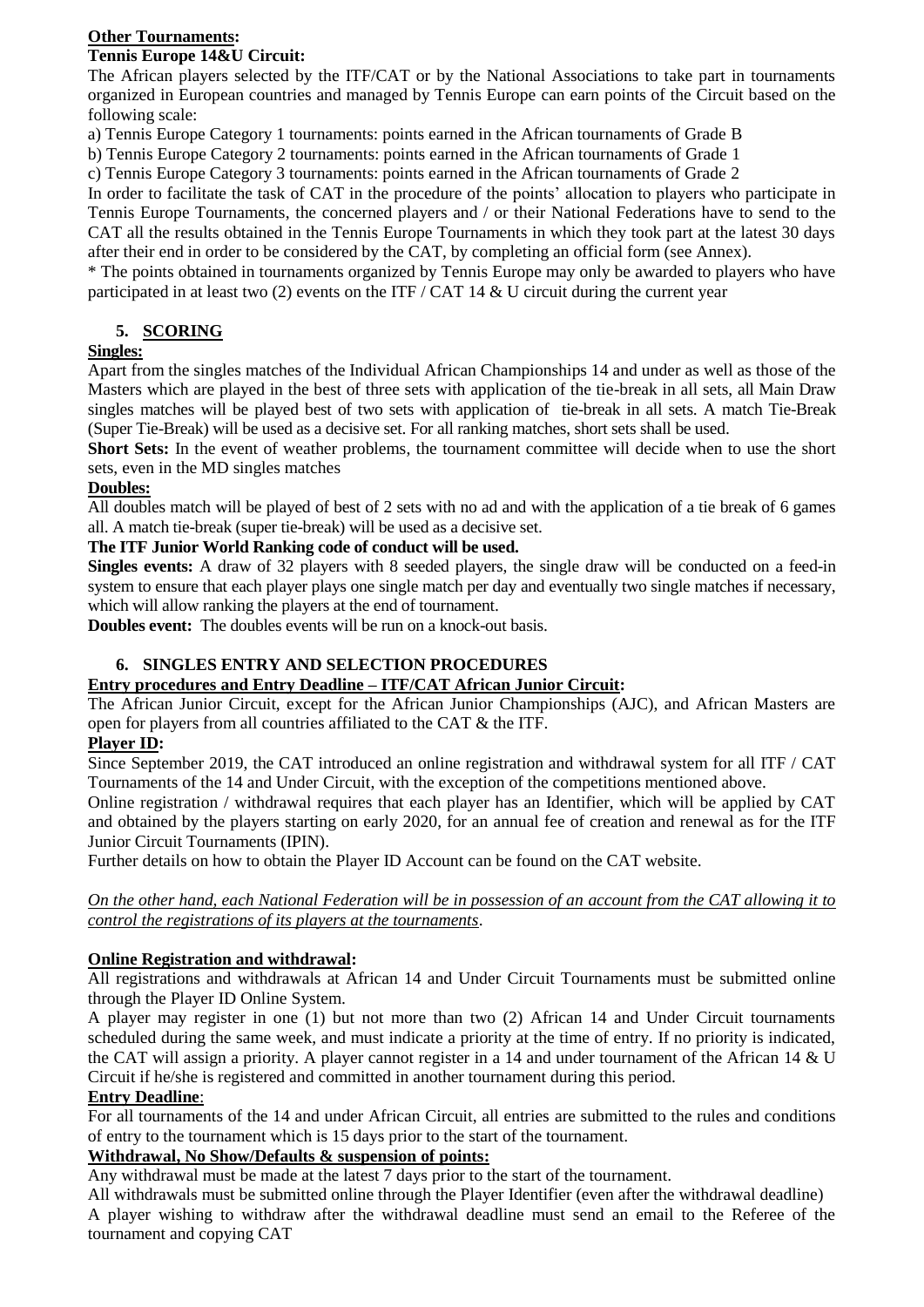A player who appears in one or many alternative list(s) can withdraw until he/she passes to the main draw or to the acceptance list, in which he/she will be automatically withdrawn from all other acceptance lists.

Any player accepted in the Main Draw who does not connect to the tournament and who does not withdraw officially will be subject to penalties for the No Show.

Players are allowed up to two (2) withdrawals after the withdrawal date by calendar year, which cannot be considered as late withdrawal. It is not necessary to submit a medical certificate in case of late withdrawal.

Once a player has used his/her two (2) "free" late withdrawals in a calendar year, any subsequent withdrawal will be penalized by a 20 point drawdown of his points in the African 14 and Under Ranking.

## **Table of Sanctions / Suspension of Points:**

Suspension points shall be recorded against a player for the following

| Late withdrawal (after using the two "free" late withdrawals)                                     |           |  |
|---------------------------------------------------------------------------------------------------|-----------|--|
| No Show                                                                                           | 40 points |  |
| Default after the following (For warning + point penalty + 1st game penalty + $2nd$ game penalty) | 30 points |  |
| Any Default for a single violation of the Code (Immediate Default)                                | 40 points |  |
| Any Default for punctuality                                                                       | 25 points |  |
| Leaving the Tournament                                                                            | 35 points |  |

**NB:** ITF supervisor shall make such investigation as is reasonable to determine the facts regarding all onsite offences and upon determining that a violation has occurred shall specify the punishment, other than under the point penalty schedule, and give written notice thereof to the player.

### **Invitations and selection's criteria of players:**

A) The Calendar of African 14 & U Circuit's Tournaments will appear at the CAT Website. Invitations are also sent by CAT to the National Federations.

These invitations cannot mention under any circumstances the names of particular players, or sent directly to the players.

If a player resides in a country but he has not a valid passport holder of that country, the National Association of the country where he/she resides may endorse the player's entry.

B) Only entries made online by a National Federation via the Player ID will be accepted The National Federation shall include the list of players to be accepted in order of priority.

C) Entry fees for all players entered on the Singles and Doubles are 20\$ per tournament.

D) Criteria of Players' selection:

Criteria of acceptance are made as follows:

#### **In Singles**:

To determine the acceptance of players to the main and qualification draws, the following method of acceptance will be used:

a) African 14 and Under Ranking from Monday preceding the entry deadline. In a situation where two or more players are equally ranked, the order of acceptance will be chosen by lot.

For non ranked entered players, the following method of acceptance should be followed first for vacant spot in the main draw, if applicable, then for vacant spot in the qualifications draw and in the alternate list:

i) If this is the Main Draw,  $1<sup>st</sup>$  priority will go to the unranked players from countries other than the host country. The remaining places will be filled by players from the host country or residents of that country.

ii) In the case of the Qualifying Draw which must not exceed 16 players, at least 10 places will be reserved for players from the host country or resident in that country according to the national ranking (order of priority) submitted to CAT by the host National Federation; and the remaining places may be awarded to players from countries other than the host country in accordance with the following priorities:

1- Players from or residing in countries bordering the country where the tournament is held. The country will be drawn as above.

2- Players from or residing in other countries in the zone where the tournament is held. The country will be drawn as above

3- Players from or residing outside the zone where the tournament is held. The country will be drawn as above.

## **7. COMPOSITION OF THE DRAW**

The Main Draw shall be composed of 32 players in each Gender. The host nation can organize a qualifying draw for its local players and eventually for foreign players who are not accepted at the main draw. This qualifying draw, which must not exceed 16 players, must be organized during the day preceding the Main Draw. All participating players have to pay for their accommodation during that event.

In this case, the Composition of the Main Draw will be as follows: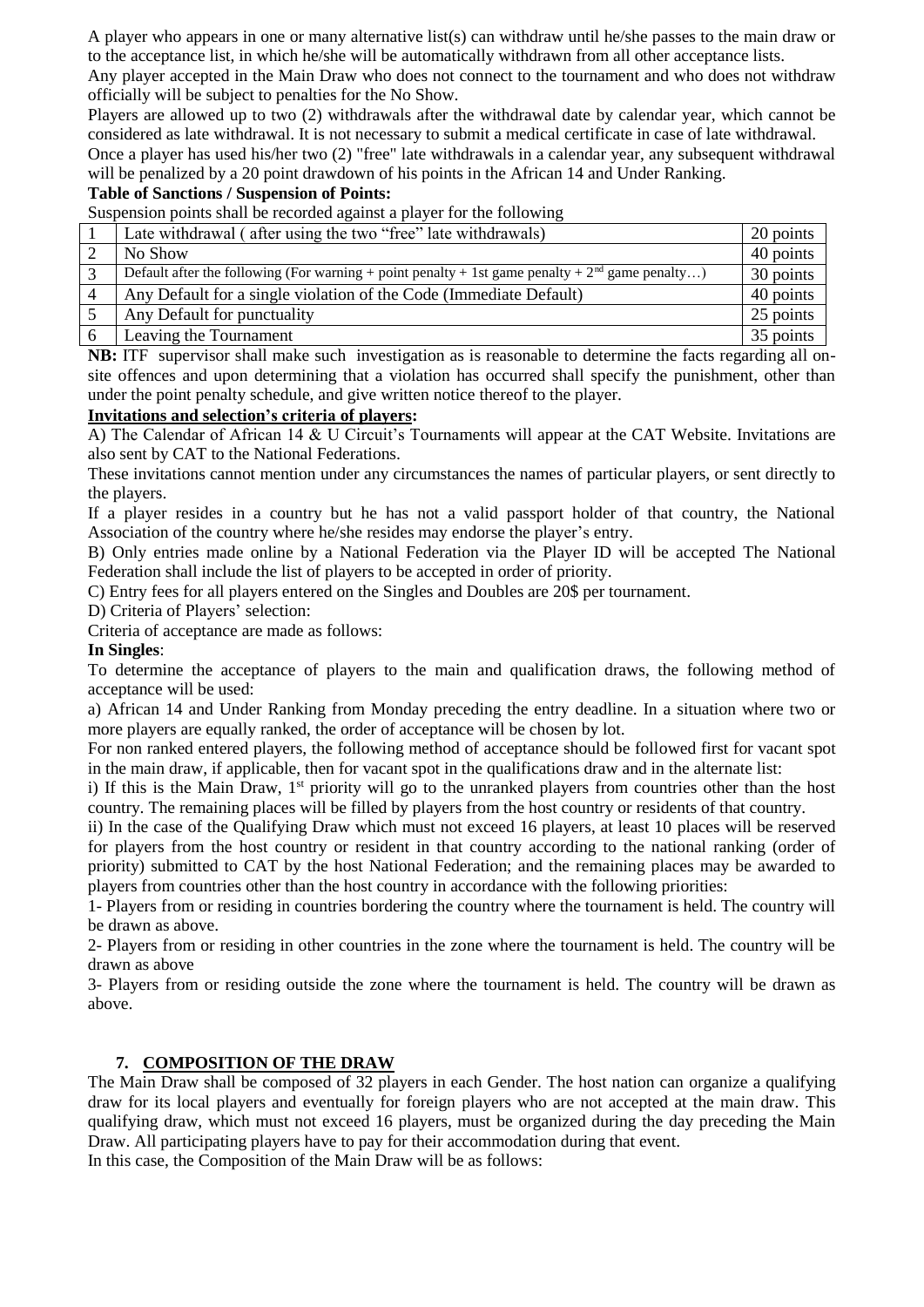#### **Draws' Composition A) Singles Main Draw: 32**

| Direct Acceptance: based on the CAT Ranking at the date of the entry deadline |  |  |  |  |
|-------------------------------------------------------------------------------|--|--|--|--|
| Qualifiers                                                                    |  |  |  |  |
| Wild Cards (Host Nation)                                                      |  |  |  |  |
| Wild Cards (CAT)                                                              |  |  |  |  |

**B) Doubles: 16 teams** The Doubles shall consist of 16 teams. There shall be no Doubles Qualifying competition.

| Direct Acceptance        |  |  |  |
|--------------------------|--|--|--|
| Wild Cards (Host Nation) |  |  |  |
| Wild Cards (CAT)         |  |  |  |

\* NB: Direct Acceptances for Doubles are selected according to the same acceptance method used for the World Junior Tennis Tour (See rules on page 20 & 21 of the WTT Junior Regulations)

#### **C) Sign – in Deadlines**

| Singles<br>Qualifying for local   | All players accepted into the qualifying draw must personally sign-in with  |  |  |  |  |
|-----------------------------------|-----------------------------------------------------------------------------|--|--|--|--|
| players and for foreigner players | the Referee by 6 pm the day before Singles Qualifying starts.               |  |  |  |  |
| not accepted in the Main Draw     |                                                                             |  |  |  |  |
|                                   | All players accepted into the main draw are not obliged to sign-in with the |  |  |  |  |
| Singles Main Draw                 | Referee. In the event of "No Show", Lucky Losers in the Qualifying          |  |  |  |  |
|                                   | Draw would enter the Main Draw                                              |  |  |  |  |
|                                   | Sign-in: 12:00 on the first day of the single main draw: Only 1 player may  |  |  |  |  |
| Doubles Main Draw                 | sign-in for the team, the sign in by telephone is also accepted             |  |  |  |  |
|                                   |                                                                             |  |  |  |  |

## **8. OPERATIONAL REQUIREMENTS**

## **A) Management:**

- a) The African Junior Circuits shall be managed by the CAT Staff.
- b) The duties and powers of CAT shall be:
- 1. To manage the day to day administration of the Circuits.
- 2. To ensure uniform application of, and compliance with, the Rules, Regulations and Code of Conduct
- 3. To administer the funds of the Circuits within the financial framework of the Federation.
- 4. To report to the Executive committee on all financial matters.
- 5. To undertake other duties as laid down in these Regulations.
- 6. To submit reports regularly to the CAT Executive Committee.
- 7. To present the Regulations for approval to the CAT Development Committee.
- c) The CAT Executive Committee shall carry out the following duties:
- 1. Approve the Regulations.
- 2. Decide on any appeals or disputes from National Federations.

## **B) Hospitality:**

Full hospitality (meals and accommodation) is required for main draw players: 04 players per Gender  $+1$ official coach per visiting country for the duration of the tournament. If a country is represented by more than 4 players per gender, the priority for the hospitality of players will go to the highest 4 ranked players. Additional visiting players, even accepted to play in the main Draw have to pay for their accommodation. To be considered for hospitality, Coaches must have been nominated by the national association.

## **C) Practice:**

Practice courts shall be provided. Practice courts shall preferably be of the same surface as the match courts and on the same site. The referee shall ensure that satisfactory arrangements are made.

#### **D) Officials**

## **ITF/CAT African Junior Circuit:**

**Referee**: Recommended minimum White Badge/ International Experience required for Grade (A), (B) & (1). Experimented National certified Referee can be accepted to officiate at Grade (2) & (3) Tournaments.

**Chair Umpires**: Required for all Main Draw Matches for Tournaments of Grade (A), (B) and (1), for lower Grades, matches shall be umpired by Chair Umpires starting from the <sup>1</sup>/4 Finals. The 1<sup>st</sup> and 2<sup>nd</sup> Rounds will be played under the supervision of "off-court umpires". Umpires may be National Officials.

#### **E) Schedule:**

At the end of each day, the next day's order of play shall be published and displayed at the tournament's site and/or hotels or otherwise made available for competitors and coaches.

## **F) Duration:**

A maximum of four (4) days for the organization of one leg

A minimum of seven (7) days and a maximum of eight (8) days for the organization of two consecutive legs in one country

(The duration of the 2 Legs will be announced by the CAT 14 days before the start of the 1st Tournament)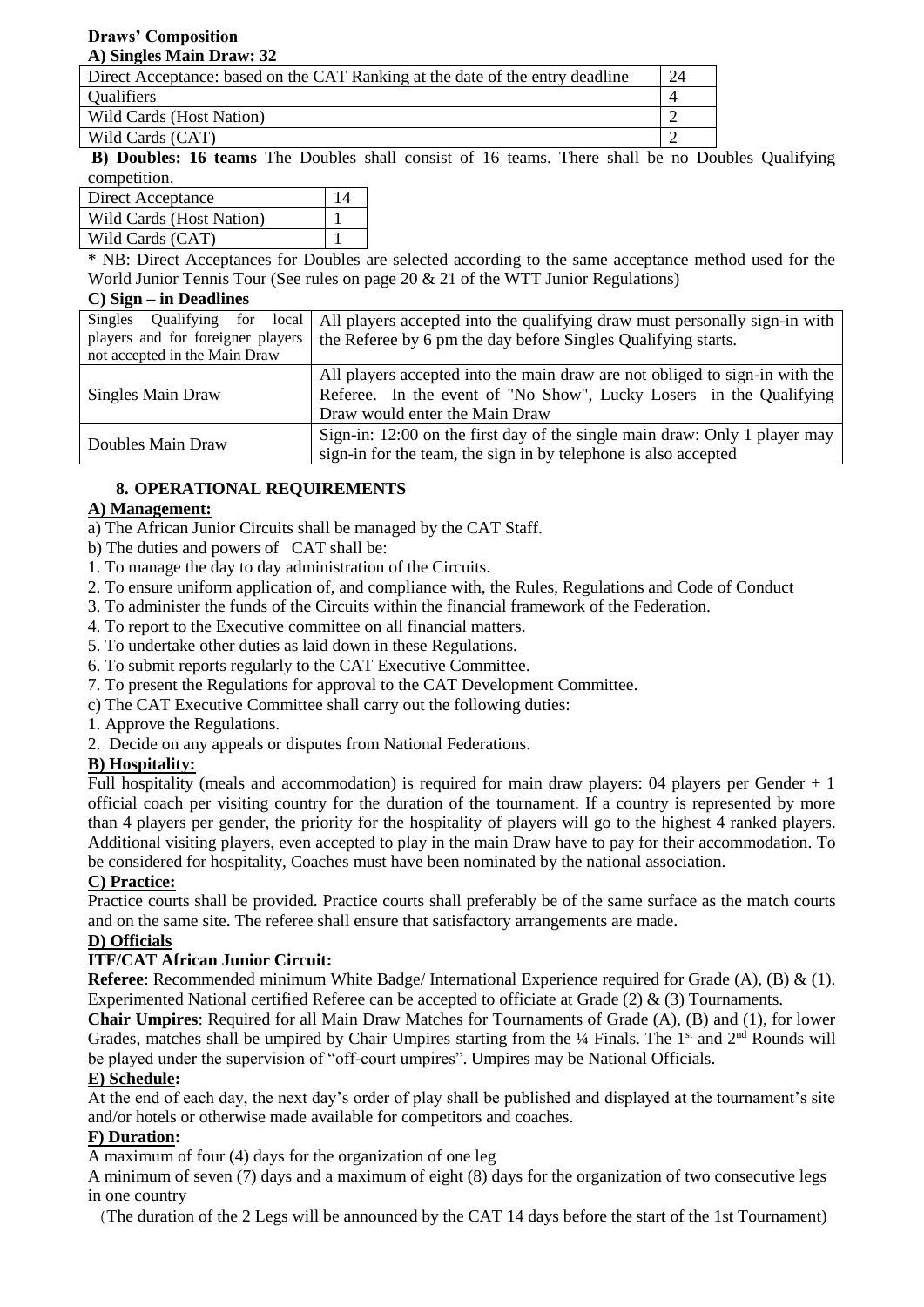**Practical Recommendations:**

## **One (1) Tournament – 4 Days**

## **Recommended Schedule of the competition**:

**Day (0)**: Qualifications for Boys & Girls & Making the Main Draw **Day (1)**:

• Round of 32 in Single (16 matches for Boys & 16 matches for Girls): Total: 32 Matches

 Round of 16 in Doubles (8 matches for Boys & 8 matches for Girls): Total: 16 Matches **Day (2)**:

- Round of 16 in Single (8 matches for Boys & 8 matches for Girls): Total: 16 Matches
- $\bullet$  <sup>1</sup>/4 Finals in Single (4 matches for Boys & 4 matches for Girls): Total: 8 Matches
- Ranking Matches (position 17 to 32): 16 matches

**Day (3)**:

- $\bullet$   $\frac{1}{2}$  Finals in Single (2 matches for Boys & 2 matches for Girls): Total: 4 Matches
- ¼ Finals in Doubles (4 matches for Boys & Girls): Total: 8 Matches
- ½ Finals in Doubles (4 matches for Boys & Girls): Total: 4 Matches
- Ranking Matches (position 9 to 32): 24 matches

## **Day (4)**:

- Finals in Singles (1 match for Boys & Girls): Total: 2 Matches
- Finals in Doubles (1 matches for Boys & Girls): Total: 2 Matches
- Ranking Matches (position 3 to 32): 28 matches

## **Two (2) Tournaments – 7 Days**

## **Recommended Schedule of the competition**:

## **FIRST TOURNAMENT:**

**Day (0)**: Qualifications for Boys & Girls – Making the Main Draw **Day (1)**:

- Round of 32 in Single (16 matches for Boys & 16 matches for Girls): Total: 32 Matches
- Round of 16 in Doubles (8 matches for Boys & 8 matches for Girls): Total: 16 Matches **Day (2)**:
- Round of 16 in Single (8 matches for Boys & 8 matches for Girls): Total: 16 Matches
- $\bullet$   $\frac{1}{4}$  Finals in Single (4 matches for Boys & 4 matches for Girls): Total: 8 Matches
- Ranking Matches (position 17 to 32): 16 matches

## **Day (3)**:

- $\bullet$   $\frac{1}{2}$  Finals in Single (2 matches for Boys & 2 matches for Girls): Total: 4 Matches
- ¼ Finals in Doubles (4 matches for Boys & Girls): Total: 8 Matches
- ½ Finals in Doubles (4 matches for Boys & Girls): Total: 4 Matches
- Ranking Matches (position 9 to 32): 24 matches
- Afternoon:  $1^{st}$  Round of the Qualifications of the  $2^{nd}$  Tournament.

## **Day (4)**:

- Finals in Singles (1 match for Boys & Girls): Total: 2 Matches
- Finals in Doubles (1 matches for Boys & Girls): Total: 2 Matches
- Ranking Matches (position 3 to 32): 28 matches
- Morning:  $2<sup>nd</sup>$  Round of the Qualifications of the  $2<sup>nd</sup>$  Tournament.

## **SECOND TOURNAMENT:**

• Afternoon: 1<sup>st</sup> Round in Singles of the  $2<sup>nd</sup>$  **Leg** / 1<sup>st</sup> Part (8 matches for Boys + 8 matches for girls) **Day (5)**:

- 1<sup>st</sup> Round in Singles of the 2<sup>nd</sup> Leg / 2<sup>nd</sup> Part (8 matches for Boys + 8 matches for girls)
- Round of 16 in Single (8 matches for Boys & 8 matches for Girls): Total: 16 Matches
- Round of 16 in Doubles (8 matches for Boys & 8 matches for Girls): Total: 16 Matches **Day (6)**:
- 
- ¼ Finals in Single (4 matches for Boys & 4 matches for Girls): Total: 8 Matches
- ¼ Finals in Doubles (4 matches for Boys & Girls): Total: 8 Matches
- ½ Finals in Doubles (4 matches for Boys & Girls): Total: 4 Matches
- Ranking Matches (position 17 to 32): 16 matches

## **Day (7)**:

- $\bullet$   $\frac{1}{2}$  Finals in Single (2 matches for Boys & 2 matches for Girls): Total: 4 Matches
- Finals in Singles (1 match for Boys & Girls): Total: 2 Matches
- Finals in Doubles (1 matches for Boys & Girls): Total: 2 Matches
- Ranking Matches (position 3 to 32): 24 matches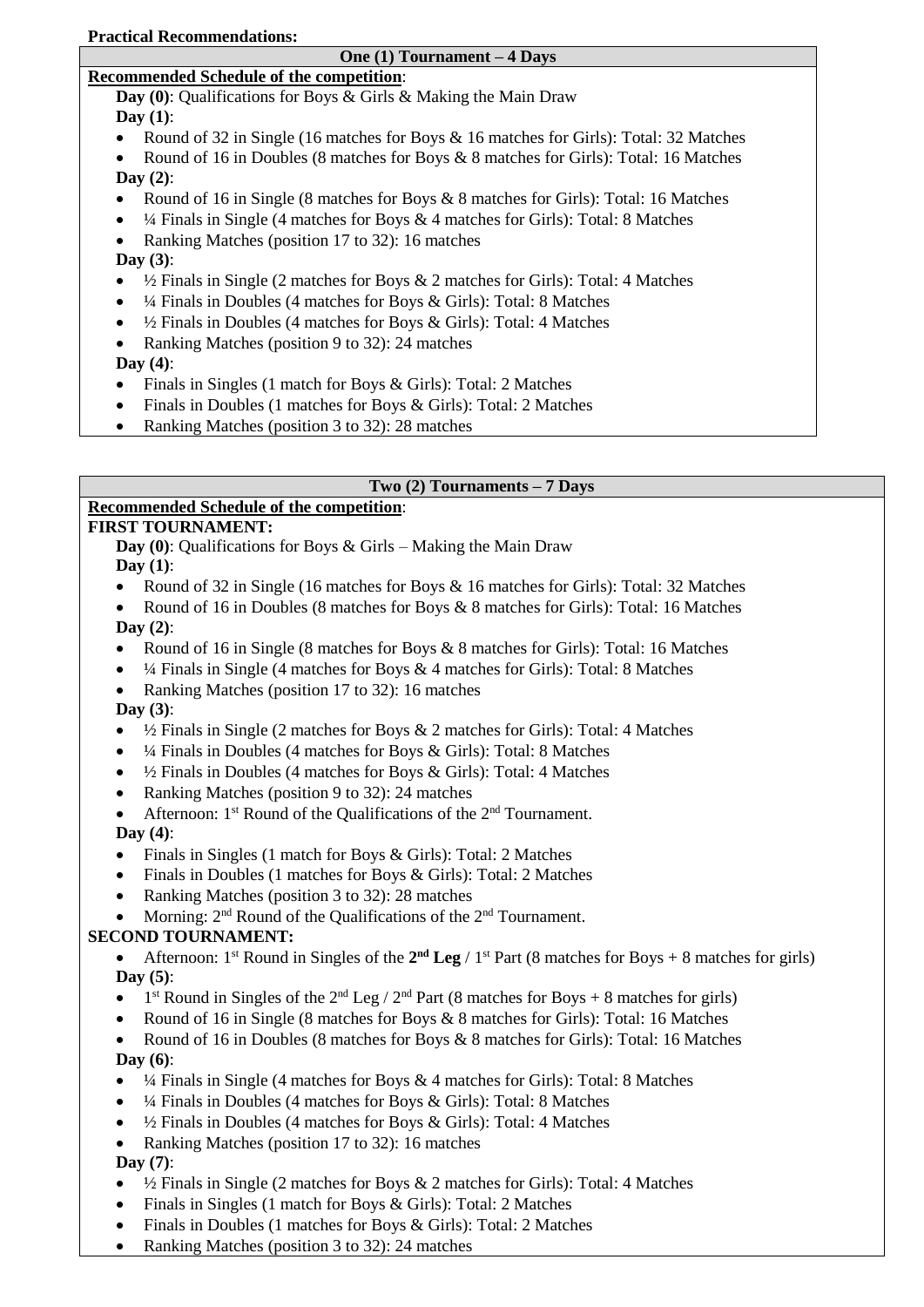### **Two (2) Tournaments – 8 Days**

### **Recommended Schedule of the competition**:

### **FIRST TOURNAMENT:**

- **Day (0)**: Qualifications for Boys & Girls Making the Main Draw **Day (1)**:
- Round of 32 in Single (16 matches for Boys & 16 matches for Girls): Total: 32 Matches
- Round of 16 in Doubles (8 matches for Boys & 8 matches for Girls): Total: 16 Matches **Day (2)**:
- Round of 16 in Single (8 matches for Boys & 8 matches for Girls): Total: 16 Matches
- $\bullet$   $\frac{1}{4}$  Finals in Single (4 matches for Boys & 4 matches for Girls): Total: 8 Matches
- Ranking Matches (position 17 to 32): 16 matches

## **Day (3)**:

- $\bullet$   $\frac{1}{2}$  Finals in Single (2 matches for Boys & 2 matches for Girls): Total: 4 Matches
- ¼ Finals in Doubles (4 matches for Boys & Girls): Total: 8 Matches
- ½ Finals in Doubles (4 matches for Boys & Girls): Total: 4 Matches
- Ranking Matches (position 9 to 32): 24 matches

## **Day (4)**:

- Finals in Singles (1 match for Boys & Girls): Total: 2 Matches
- Finals in Doubles (1 matches for Boys & Girls): Total: 2 Matches
- Ranking Matches (position 3 to 32): 28 matches

## **SECOND TOURNAMENT:**

- Morning:  $1^{st}$  Round of the Qualifications of the  $2^{nd}$  Tournament
- Afternoon: 2<sup>nd</sup> Round of the Qualifications of the 2<sup>nd</sup> Tournament.
- $\bullet$  6:00 PM: Making the Draw of the 2<sup>nd</sup> Tournament

## **Day (5)**:

- Round of 32 in Single (16 matches for Boys & 16 matches for Girls): Total: 32 Matches
- Round of 16 in Doubles (8 matches for Boys & 8 matches for Girls): Total: 16 Matches
- **Day (6)**:
- Round of 16 in Single (8 matches for Boys & 8 matches for Girls): Total: 16 Matches
- $\bullet$   $\frac{1}{4}$  Finals in Single (4 matches for Boys & 4 matches for Girls): Total: 8 Matches
- Ranking Matches (position 17 to 32): 16 matches

## **Day (7)**:

- $\bullet$   $\frac{1}{2}$  Finals in Single (2 matches for Boys & 2 matches for Girls): Total: 4 Matches
- ¼ Finals in Doubles (4 matches for Boys & Girls): Total: 8 Matches
- ½ Finals in Doubles (4 matches for Boys & Girls): Total: 4 Matches
- Ranking Matches (position 9 to 32): 24 matches

## **Day (8)**:

- Finals in Singles (1 match for Boys & Girls): Total: 2 Matches
- Finals in Doubles (1 matches for Boys & Girls): Total: 2 Matches
- Ranking Matches (position 3 to 32): 28 matches

## **9. MASTERS OF THE AFRICAN JUNIOR CIRCUIT**

## **A) Events:**

- a) 14 and Under Boys Singles
- b) 14 and Under Girls Singles

## **B) Date**

The 14 &U Masters of the African Circuit will be held between the  $37<sup>th</sup>$  and the end of the 40<sup>th</sup> week of the year or any other date that will be announced at least 2 months before it is held.

## **C) Duration**

The duration of the masters is six (6) days: 1 day of Training Camp and 5 days of competition.

## **D) Eligibility:**

The Eight highest ranked African boys and girls in the 14 & U African ranking that will appear at the end of the 2nd African 14 & U Championship to be held early in September of the current year. Substitutes will also be selected if there are any withdrawals.